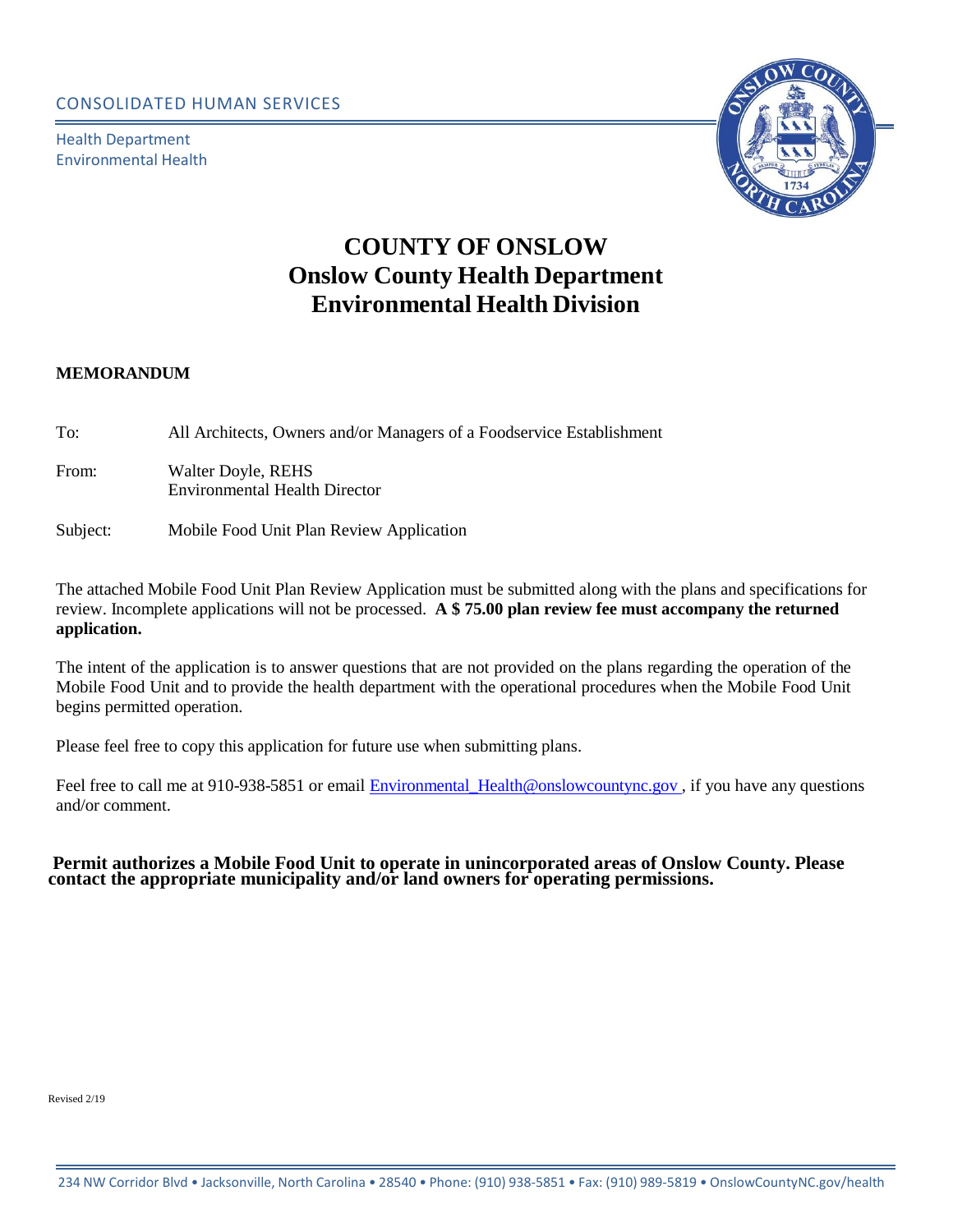## **Please Enclose the Following Documents**

Completed Plan Review Application

Menu

- Affidavit of Property location to be used (one for each service area)
- Commissary Verification Form
- Set up location schedule (including days/times of operation)
- Rloor plan drawn to scale ( $\frac{1}{4}$  inch = 1 foot) of commissary facilities (refrigeration, storage, utensil wash, can wash, etc) used by the Mobile Food
- Floor plan of Mobile Food Unit must be to scale  $(½$  inch  $= 1$  foot) and include equipment location, plumbing schematic including location of hot water heater, potable water tank, wastewater holding tank, and sewer vent
- Finish schedule for surfaces such as: body of unit, floors, walls, ceilings, countertops, light shields, etc.
- Manufacturer's specification sheets for all food service equipment (cooking, cooling, hot holding Equipment, water pump, water heater, etc)
- \$75 check made payable to **"Onslow County Health Department"** for plan review of Mobile Food Unit and commissary facilities

## **Applicant retains the final two pages titled: General Requirements for Pushcarts and Mobile Food Units and Specific Requirements for Mobile Food Units**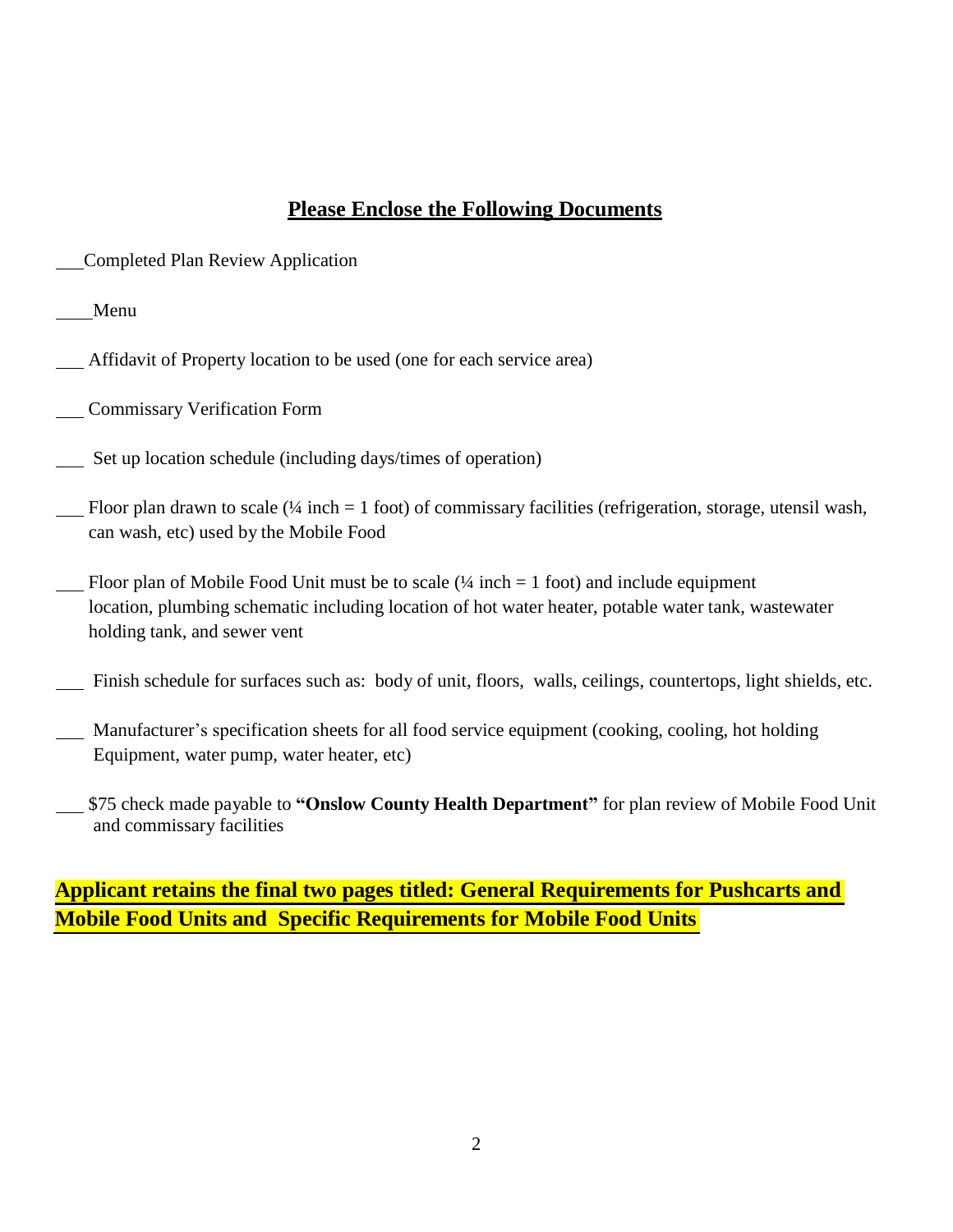## **PLAN REVIEW APPLICATION FOR MOBILE FOOD UNITS**

A Mobile Food Unit is a vehicle mounted food service establishment designed to be readily moved. It has a potable water system under pressure that furnishes hot and cold water for all food preparation, utensil cleaning and hand washing. This system must be activated by a potable water supply pump. The use of gravity does not provide adequate water pressure. A hand washing lavatory with hot and cold water, soap and single service towels must be provided as well as a single compartment sink large enough to submerge, wash and rinse cooking utensils with splash back protection and drain boards. Water heating facilities must also be provided. Mobile Food Units must comply with *NC Rule Governing the Food Protection and Sanitation of Food Establishments 15A NCAC 18A.2600 Section .2670 General Requirements for Pushcarts and Mobile Food Units and .2672 Specific Requirements for Mobile Food Units.* Mobile Food Units must operate in conjunction with a commissary (permitted restaurant).

A plan review with required support documentation is required for Mobile Food Units and their accompanying commissary to ensure compliance with state rules and regulations. Once all required documentation, including the application, Mobile Food Unit and commissary plans, specifications for the unit and all equipment have been reviewed and approved, an operations permit may be issued. Completion of this application indicates that the applicant understands and intends to comply with the provisions of all related sanitation laws, rules, and regulations. It is understood that:

- Any permit issued may be suspended or revoked by the Onslow County Environmental Health for failure to comply with the requirements of the regulations.
- Prior to initiating operation, the operator must notify the Onslow County Environmental Health, in writing of all sites and times of operations the Mobile Food Unit will operate. Notify the Onslow County Environmental Health, in writing, of route changes as they occur.
- The Mobile Food Unit must report to the approved commissary daily for supplies and servicing.
- Supplies for the Mobile Food Unit cannot be stored at a private residence
- No food can be prepared at home or in any other non-permitted kitchen.
- Potentially hazardous foods (those that can grow bacteria) must be held at the proper temperatures. A stem thermometer (registers from 0 to 220 degrees Fahrenheit) is required to measure temperatures.
- Only single-service (throw away plates, forks, etc.) items can be used.
- All equipment must meet ANSI/NSF sanitation standards.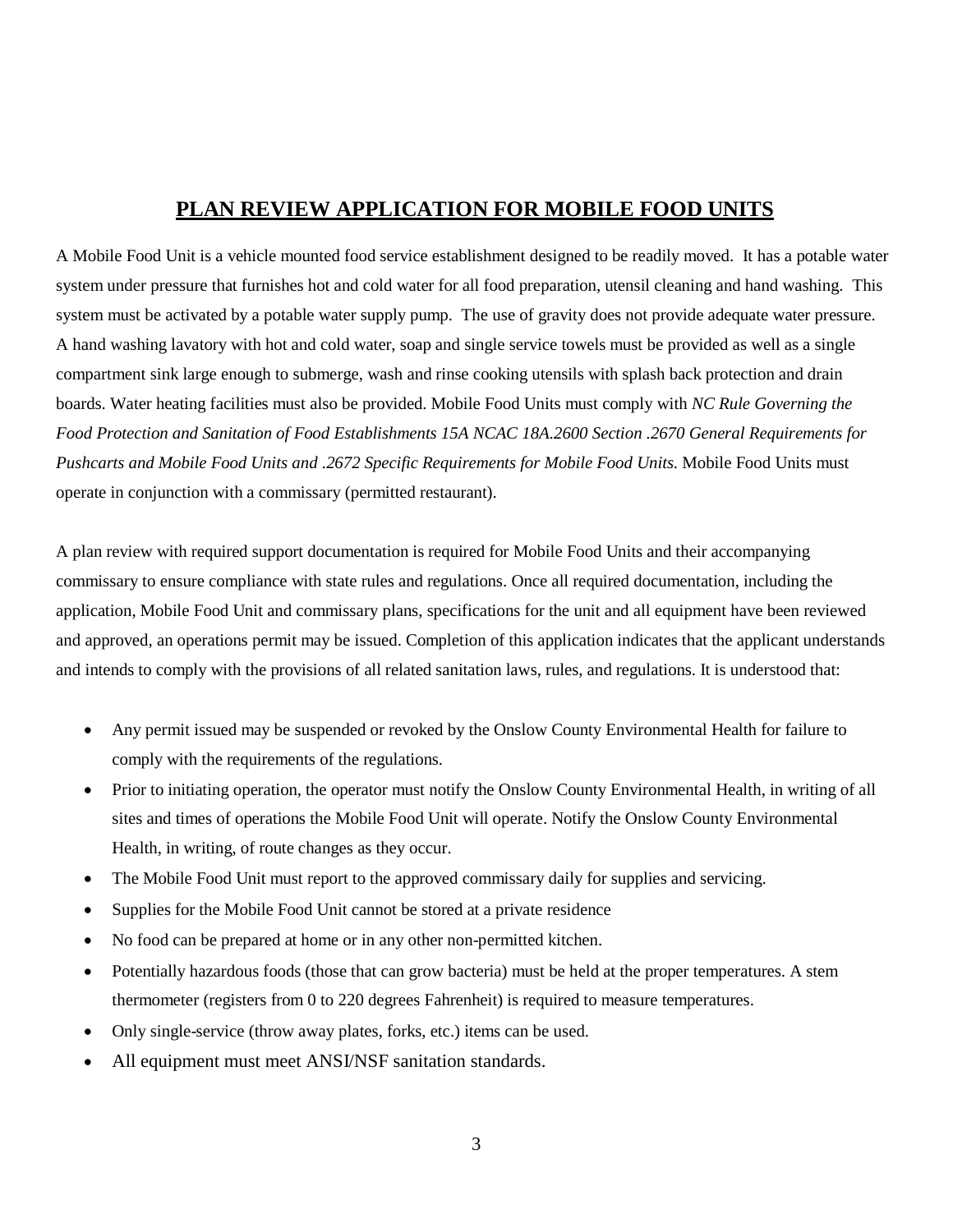- A food grade potable water hose that can reach from the commissary water supply to the Mobile Food Unit water inlet connection must be provided. A garden hose is not acceptable.
- In the event the agreement for the commissary usage is terminated, the Mobile Food Unit must immediately cease operations. The Mobile Food Unit may resume operations only after another commissary, approved by Onslow County Environmental Health, has been located and another Commissary Verification Form and Affidavit of Property use has been submitted to Onslow County Environmental Health.

### **Applicant Information**

|                 | Applicant Name: 1988.                                                                                                                                                                                                            |                           |
|-----------------|----------------------------------------------------------------------------------------------------------------------------------------------------------------------------------------------------------------------------------|---------------------------|
|                 |                                                                                                                                                                                                                                  |                           |
|                 | $City,$ State, State, State, State, State, State, State, State, State, State, State, State, State, State, State, State, State, State, State, State, State, State, State, State, State, State, State, State, State, State, State, | $\overline{\text{Zip: }}$ |
|                 | Phone:                                                                                                                                                                                                                           |                           |
|                 |                                                                                                                                                                                                                                  |                           |
|                 |                                                                                                                                                                                                                                  |                           |
|                 | <b>Mobile Food Unit Information</b>                                                                                                                                                                                              |                           |
|                 |                                                                                                                                                                                                                                  |                           |
|                 |                                                                                                                                                                                                                                  |                           |
|                 | I. Describe Mobile Food Unit manufacturer and construction materials:                                                                                                                                                            |                           |
|                 | 1. Manufacturer Name and address                                                                                                                                                                                                 |                           |
|                 |                                                                                                                                                                                                                                  |                           |
| 2. Construction | Materials:                                                                                                                                                                                                                       | Floors:                   |
|                 |                                                                                                                                                                                                                                  |                           |
|                 |                                                                                                                                                                                                                                  |                           |
|                 | Light Shields:                                                                                                                                                                                                                   |                           |

**equipment:** \*\*Note\*\* **'See attached' is not acceptable. Complete each section. II. List all food service equipment and attach manufacturer's specification sheet for each piece of**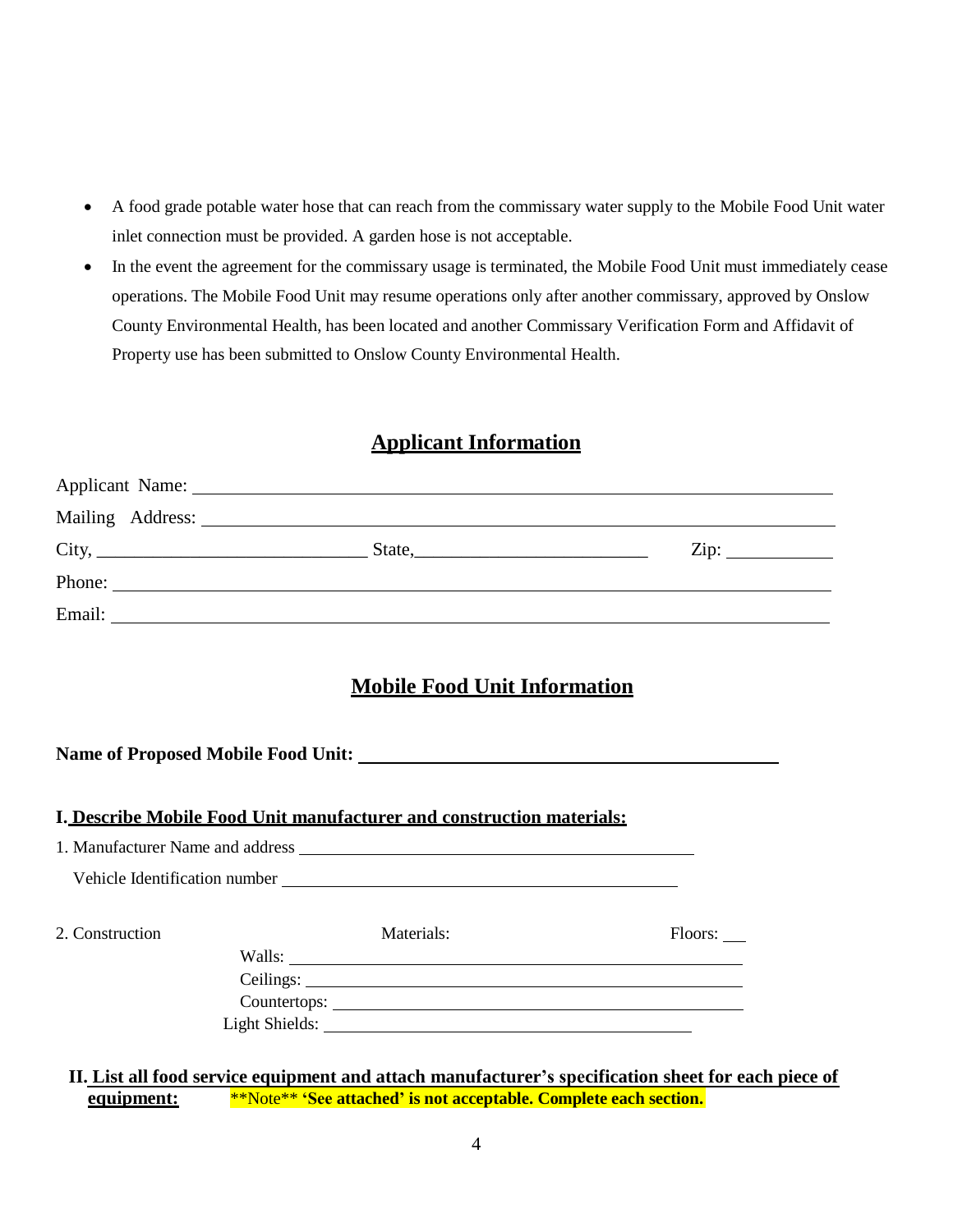| III. Food Sources - order/purchase frequency:<br>** Attach additional sheets if necessary**<br>Food | <b>Source</b> | <b>Order/purchase frequency</b> |
|-----------------------------------------------------------------------------------------------------|---------------|---------------------------------|
| Proteins:                                                                                           |               |                                 |
| Eggs/Dairy:                                                                                         |               |                                 |
|                                                                                                     |               |                                 |
|                                                                                                     |               |                                 |
| <b>IV. Commissary Schedule</b>                                                                      |               |                                 |

1. What time of day will you be at the commissary for initial servicing of Mobile Food Unit?

2. What time of the day will you return to the commissary for cleaning, and servicing including disposal of all wastes?

### **V. Utilities:**

**1. Power supply:** Electrical power is required in order to maintain refrigeration, other equipment, and lights at operational standard at all times. *A separate power source, such as an onboard generator, may be required unless otherwise demonstrated that the designed electrical system can support commercial use and business volume.*

Electrical system wattage

| If equipped with onboard generator, what size h. p. |  |
|-----------------------------------------------------|--|
|-----------------------------------------------------|--|

Fuel source and location of generator on unit

#### **2. Water Supply:**

 $\Box$ Municipal Name:  $\Box$  Well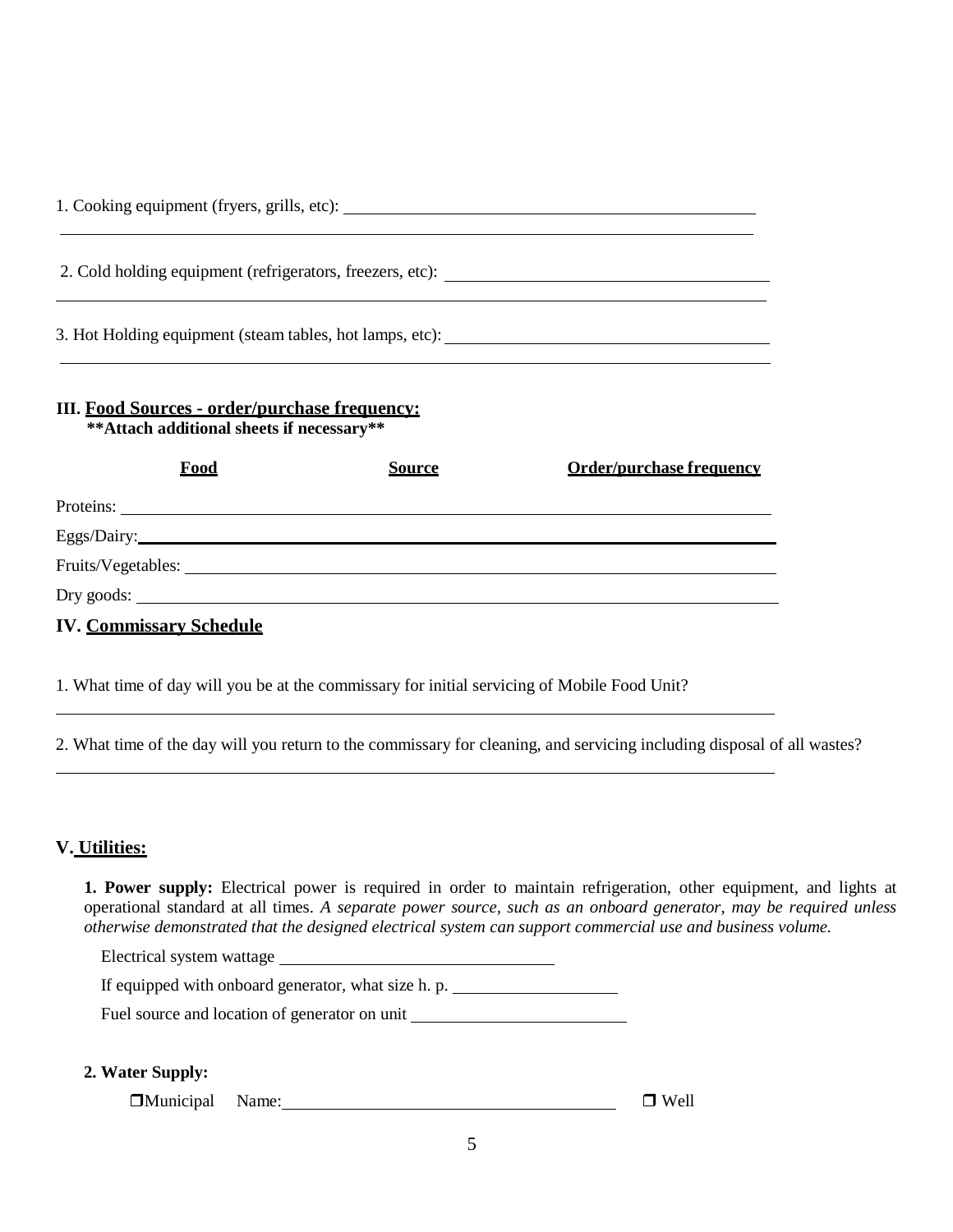|                         | *Note: A food grade potable water hose that can reach from the commissary water supply to the Mobile Food Unit<br>water inlet connection must be provided. |               |  |
|-------------------------|------------------------------------------------------------------------------------------------------------------------------------------------------------|---------------|--|
|                         | Hot water heater manufacturer, model, and number of gallons______________________                                                                          |               |  |
|                         | *Note: Attach manufacturer's specification sheet for water pump and hot water heater*                                                                      |               |  |
| 3. Wastewater Disposal: |                                                                                                                                                            |               |  |
|                         | Municipal Name: Mamerican Municipal Name:                                                                                                                  | $\Box$ Septic |  |
|                         | Waste water holding tank: Size (Length x width x depth) ________________________                                                                           |               |  |
|                         | Capacity/gallons_______________________Construction Material____________________                                                                           |               |  |
|                         | Location and method of wastewater disposal?                                                                                                                |               |  |
|                         |                                                                                                                                                            |               |  |

\*\*\*\*\*\*\*\*\*\*\*\*\*\*\*\*\*\*\*\*\*\*\*\*\*\*\*\*\*\*\*\*\*\*\*\*\*\*\*\*\*\*\*\*\*\*\*\*\*\*\*\*\*\*\*\*\*\*\*\*\*\*\*\*\*\*\*\*\*\*\*\*\*\*\*\*\*\*\*\*\*\*\*\*

STATEMENT: I hereby certify that the information provided within this application is accurate and I fully understand that any deviation from this application without prior written permission from Onslow County Environmental Health will prevent issuance of an operational permit for the Mobile Food Unit. I understand that this application will be returned to me if incomplete and will delay processing. I also understand that multiple inspections of the Mobile Food Unit and commissary may be required and that if the Mobile Food Unit and/or commissary are not in compliance with the *NC Rules Governing the Food Protection and Sanitation of Food Establishments 15A NCAC 18A.2600*, an operational permit will not be issued. Approval of these plans and specifications by Onslow County Environmental Health does not indicate compliance with any other federal, state, or local code, law, or regulation that may be required; and does not cover any aspects of construction regulated by other jurisdictions.

In the event the agreement for the commissary usage is terminated, the Mobile Food Unit must immediately cease operations. The Mobile Food Unit may resume operations only after another commissary, approved by Onslow County Environmental Health, has been located and another Commissary Verification Form and Affidavit of Property use has been submitted to Onslow County Environmental Health.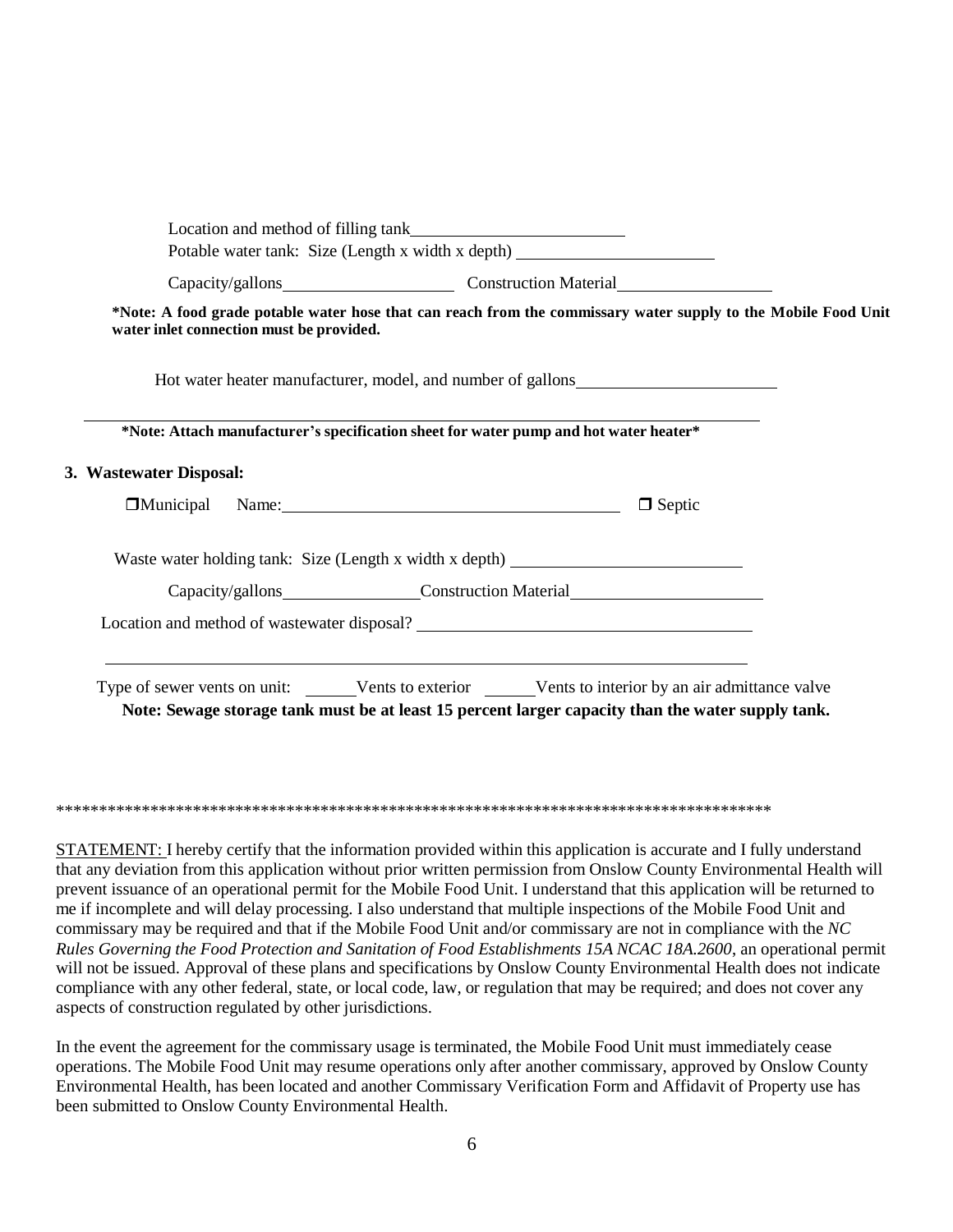Print Name:

(Mobile Food Unit Owner or Responsible Representative)

Signature:

(Mobile Food Unit Owner or Responsible Representative)

## **AFFIDAVIT OF PROPERTY USE**

Date: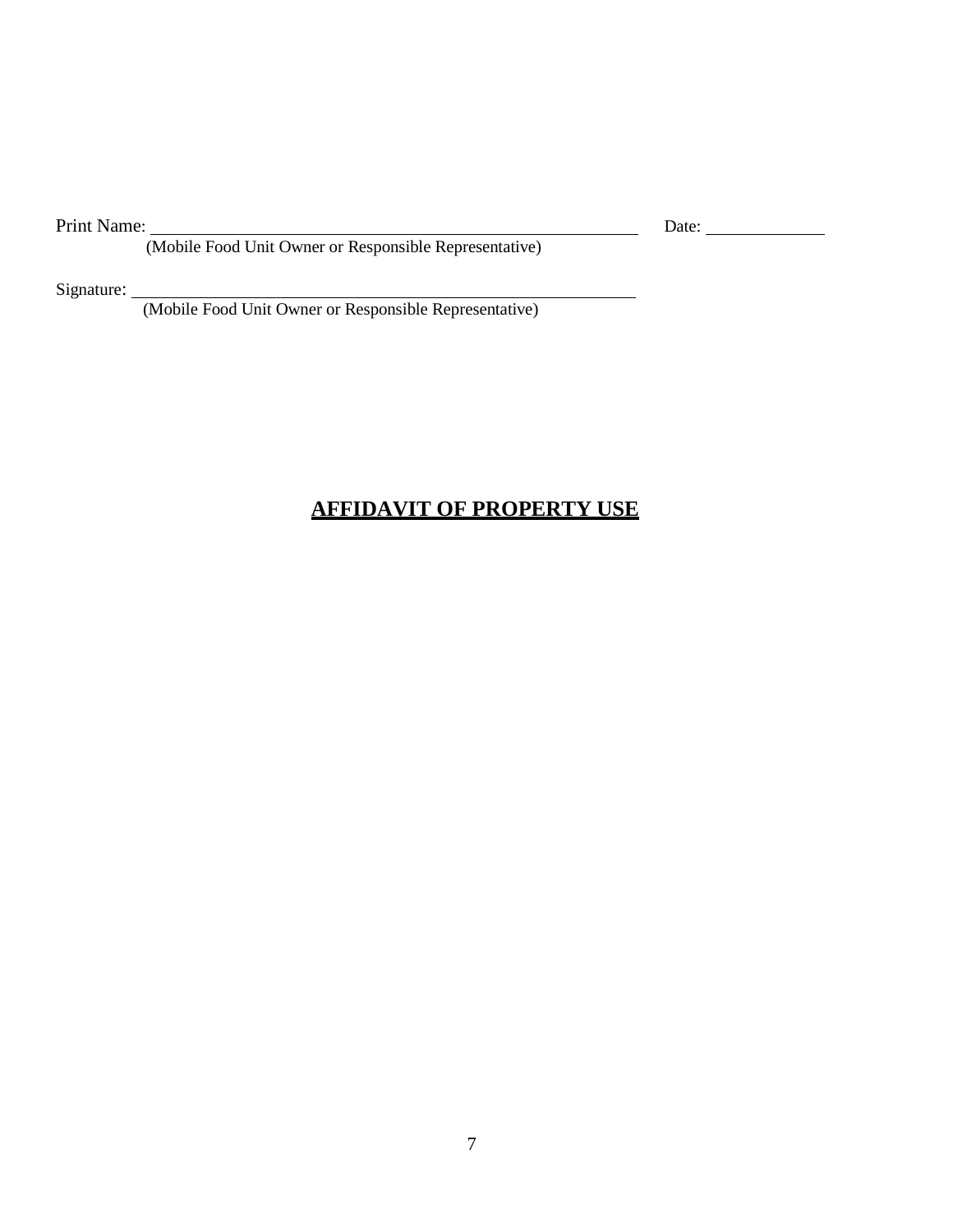| A Mobile Food Unit owner must have consent to operate the mobile food on location property. |  |  |
|---------------------------------------------------------------------------------------------|--|--|
|                                                                                             |  |  |

| Operator of Mobile Food Unit: |                |
|-------------------------------|----------------|
|                               |                |
| Operator's cell phone number: | Email address: |

# **Set up locations for Mobile Food Unit**

**Statement of property owner:**

**By signing on the line(s) below, I hereby state that I am the owner of the property and I have authorized the above mentioned mobile food to set up, use my property, and have access to a restroom facility on the premises.**

| Name of service location/Address: | <b>Operational Days/Times:</b> |
|-----------------------------------|--------------------------------|
| Owner's Name:                     |                                |
| Owner's Signature:                |                                |
| Date Signed:                      |                                |

| Name of service location/Address: | <b>Operational Days/Times:</b> |
|-----------------------------------|--------------------------------|
| Owner's Name:                     |                                |
| Owner's Signature:                |                                |
| Date Signed:                      |                                |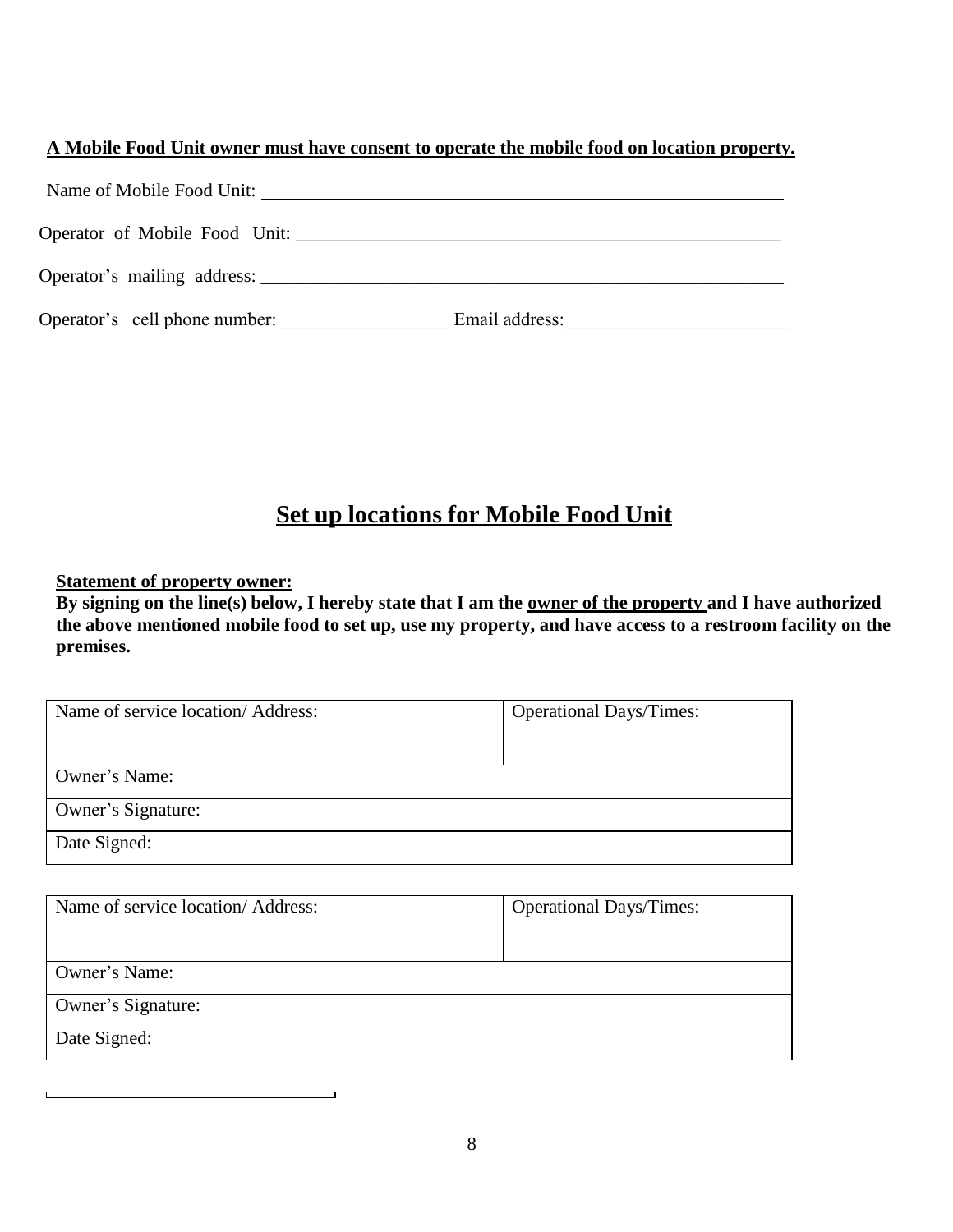| Name of service location/Address: | <b>Operational Days/Times:</b> |
|-----------------------------------|--------------------------------|
|                                   |                                |
| Owner's Name:                     |                                |
| Owner's Signature:                |                                |
| Date Signed:                      |                                |

| <b>Operational Days/Times:</b> |
|--------------------------------|
|                                |
|                                |
|                                |
|                                |
|                                |
|                                |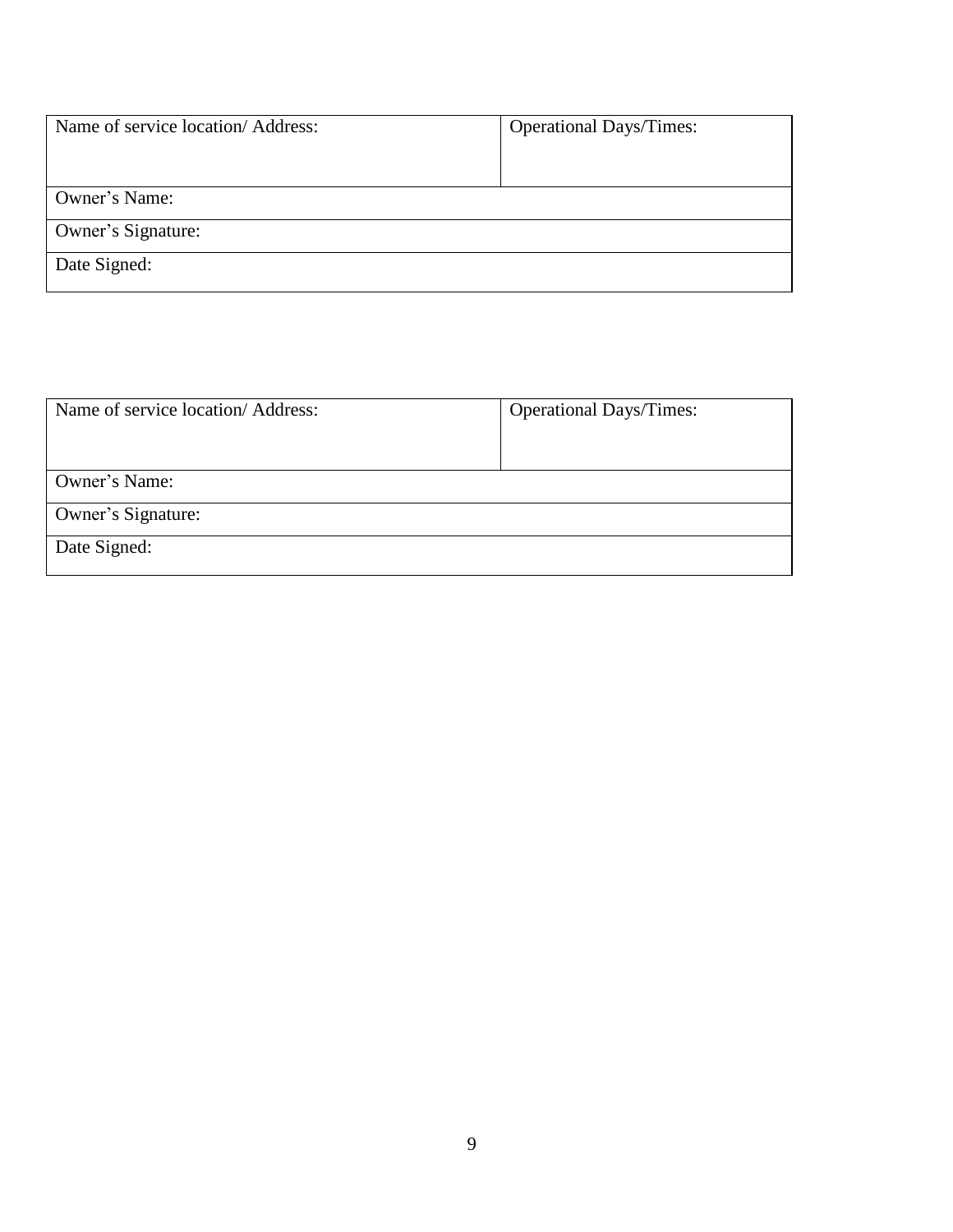\*\***Use additional sheets if necessary**\*\*

## **COMMISSARY VERIFICATION FORM**

### **To be completed by the Mobile Food Unit operator***:*

| $\Box$ Change of Commissary                                                                                    |
|----------------------------------------------------------------------------------------------------------------|
|                                                                                                                |
| Owner/Operator Name:<br><b>Phone Number:</b>                                                                   |
| Mailing Address: 1988 and 1989 and 1989 and 1989 and 1989 and 1989 and 1989 and 1989 and 1989 and 1989 and 198 |
|                                                                                                                |
|                                                                                                                |

### **To be completed by commissary permittee /owner:**

| Name of Restaurant Serving as Commissary: |                                               |  |
|-------------------------------------------|-----------------------------------------------|--|
|                                           | Name of Commissary Owner / Permittee (Print): |  |
|                                           |                                               |  |
| Commissary Phone Number:                  | Commissary Permittee/Owner Phone Number:      |  |
| Email:                                    |                                               |  |

As the permittee or operator of the restaurant facility noted above, I agree to serve as a commissary for the Mobile Food Unit named above. I understand that as a commissary for the Mobile Food Unit, I must allow the Mobile Food Unit to return for servicing on a daily basis for supplies, cleaning, and servicing, including replenishing on-board water supply and disposal of all solid and liquid wastes. I understand that supplies for the Mobile Food Unit cannot be stored at a private residence; therefore, I agree to allow all supplies for the Mobile Food Unit to be stored on my premises. **This agreement shall remain in effect as long as I am the permittee or owner of the restaurant, unless rescinded by notifying the Mobile Food Unit operator and Onslow County Environmental Health, in writing.**

I, the commissary owner/permittee, can and will provide the necessary facilities for the above mentioned Mobile Food Unit at my permitted facility as checked below:

**\*\*Note\*\*** *Items in bold and underlined must be checked*

| $\Box$ Food preparation | $\Box$ Refrigerated/freezer storage |
|-------------------------|-------------------------------------|
| $\Box$ Dry food storage | $\Box$ Utensil wash                 |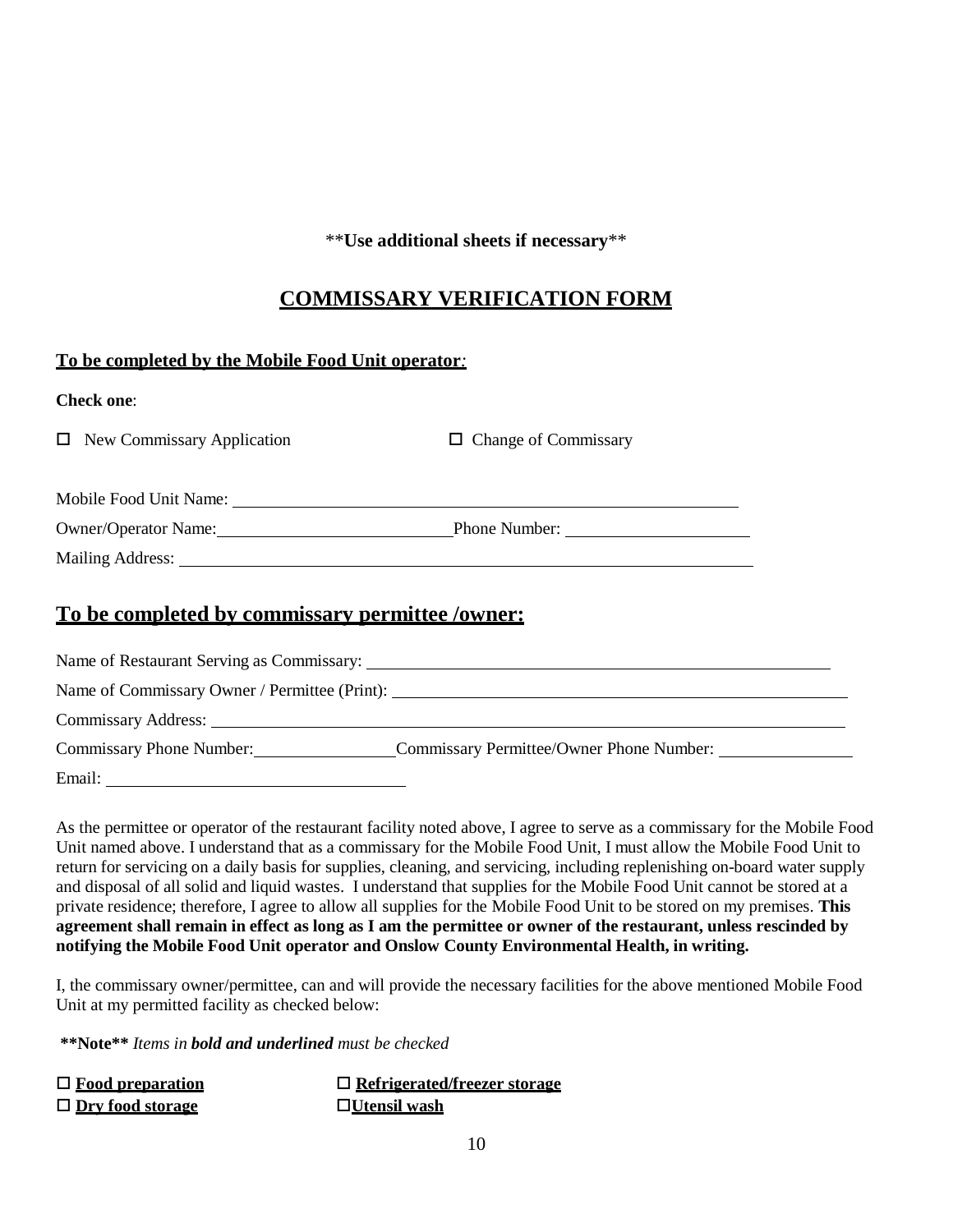**Potable water supply Supply storage**

**Sewage disposal facilities Toilet/handwashing facilities**

**Commissary permittee/owner print/sign Date**

**Note: In the event the agreement for the commissary usage is terminated, the Mobile Food Unit must immediately cease operations. The Mobile Food Unit may resume operations only after another commissary, approved by Onslow County Environmental Health, has been located and another Commissary Verification Form and Affidavit of Property use has been submitted to Onslow County Environmental Health.**

#### **15A NCAC 18A .2670 GENERAL REQUIREMENTS FOR PUSHCARTS AND MOBILE FOOD UNITS**

(a) A permit shall be issued by the regulatory authority that inspects the commissary from which a pushcart or Mobile Food Unit is to operate, if the regulatory authority determines that the pushcart or Mobile Food Unit complies with the rules of this Section. The permit shall be maintained on the pushcart or Mobile Food Unit and made available to the regulatory authority upon request.

(b) The regulatory authority that issues the permit shall be provided by the permit holder a list of counties and locations where each pushcart or Mobile Food Unit will operate.

(c) Prior to initiating food service operations in a particular county, the pushcart or Mobile Food Unit permit holder shall provide the regulatory authority in each county in which food service operations are proposed a list of locations where they will operate. Such lists must be kept current.

(d) Pushcarts or Mobile Food Units shall operate in conjunction with a permitted commissary and shall report at least daily to the commissary for supplies, cleaning, and servicing. Facilities, in compliance with this Section, shall be provided at the commissary for storage of all supplies. The pushcart shall also be stored in an area that protects it from dirt, debris, vermin, and other contamination. Water faucets used to supply water for pushcarts or mobile food units shall be protected to prevent contact with chemicals, splash, and other sources of contamination. Solid waste storage and liquid waste disposal facilities must also be provided on the commissary premises.

(e) All food shall be obtained from sources that comply with Chapter 3 of the Food Code as amended by Rule .2653 of this Section.

(f) All potentially hazardous food (time/temperature control for safety food) shall be maintained at temperatures as required in Chapter 3 of the Food Code as amended by Rule .2653. A metal stem-type thermometer accurate to 1°C (2°F) shall be available to check food temperatures.

(g) Single service articles shall be used for serving customers. Single-service articles shall be purchased in sanitary containers, shall be stored therein in a clean, dry place until used, and shall be handled in a manner to prevent contamination.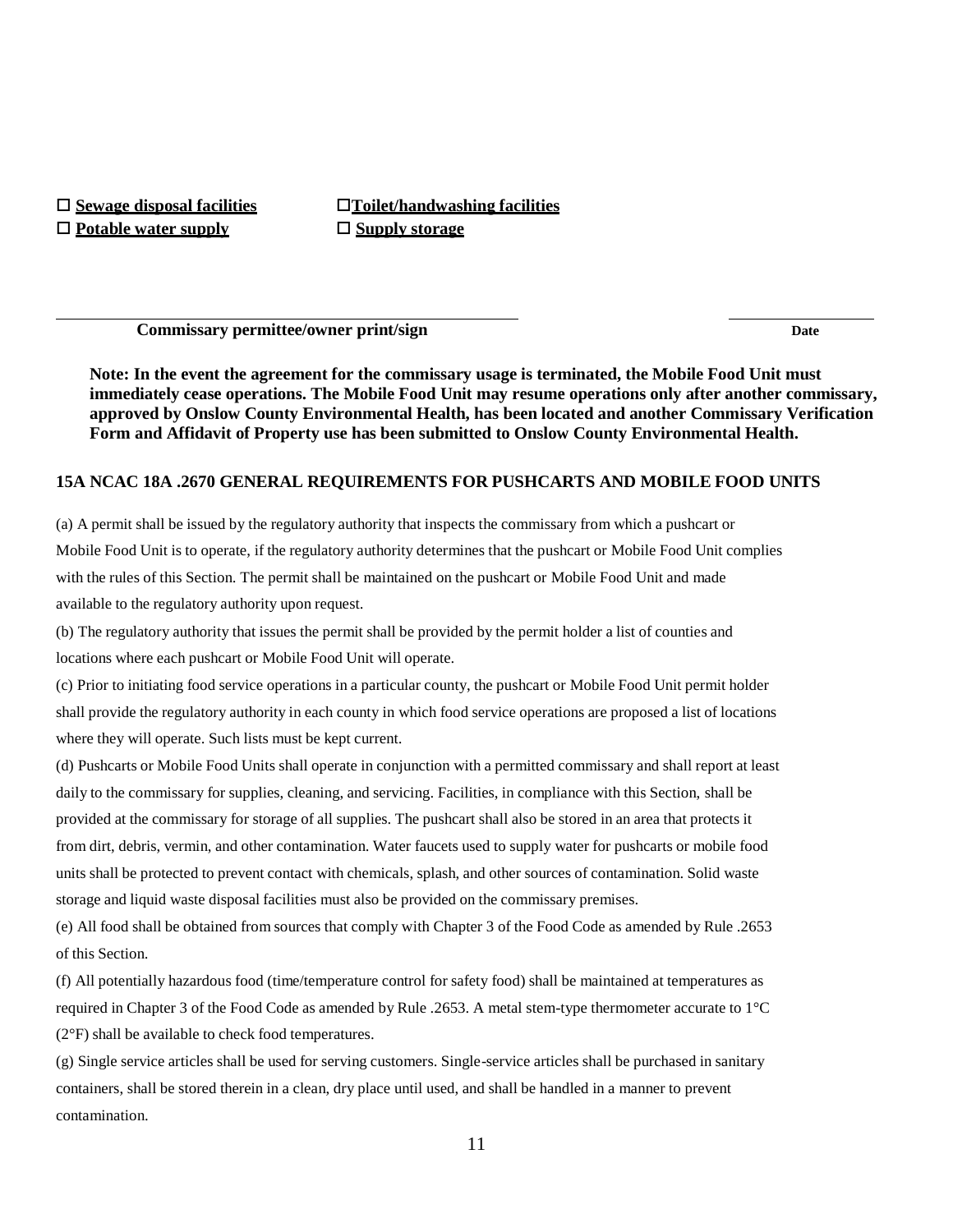(h) All garbage and other solid waste shall be stored and disposed in an approved manner.

(i) Employees shall wear effective hair restraints, clean outer clothing, and maintain good hygienic practices as specified in Part 2-4 of the Food Code as amended by Rule .2652 of this Section.

(j) Employees shall comply with the requirements in Subpart 2-201 of the Food Code as amended by Rule 2652 of this Section.

(k) Equipment and utensils shall meet the requirements in Parts 4-1 and 4-2 of the Food Code as amended by Rule .2654 of this Section.

(l) The pushcart or Mobile Food Unit shall be kept clean and free of flies, roaches, rodents, and other vermin.

#### **15A NCAC 18A .2672 SPECIFIC REQUIREMENTS FOR MOBILE FOOD UNITS**

(a) A Mobile Food Unit shall be constructed and arranged so that food, drink, utensils, and equipment will not be exposed to insects, dust, and other contamination. Protection against flies and other insects shall be provided by screening or by effective use of fans. Where food or griddles are exposed to the public or to dust or insects, they shall be protected by glass, or otherwise, on the front, top, and ends, and exposed only as much as may be necessary to permit the handling and serving of food.

(b) A Mobile Food Unit shall have a potable water system under pressure. The system shall furnish hot and cold water for all food preparation, utensil cleaning, and handwashing. The water inlet shall be located so that it will not be contaminated by waste discharge, road dust, oil, or grease and it shall be kept capped unless being filled.

(c) Water heating facilities shall be provided.

(d) A handwashing sink with hot and cold water, combination supply faucet, soap, and single-service towels shall be provided.

(e) At least a one-compartment sink shall be provided. The sink shall be of sufficient size to submerge, wash, rinse, and sanitize utensils and shall have splashback protection. Drainboards shall be provided as specified in Section 4- 301.13 of the Food Code as amended by Rule .2654 to accommodate the drying of washed utensils. However, in cases where no food is prepared on the Mobile Food Unit and all utensils are effectively cleaned at the commissary, the equipment sink is not required.